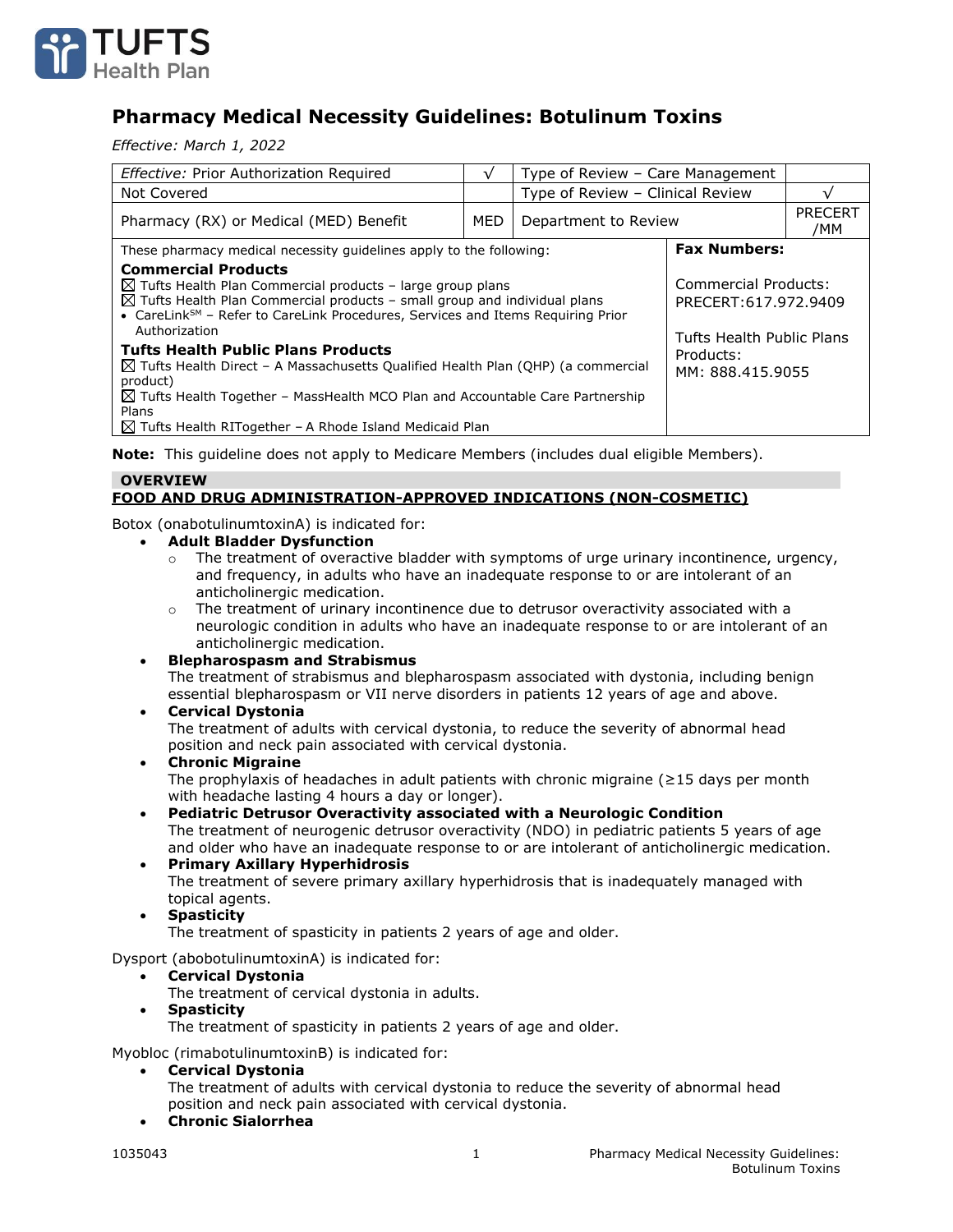The treatment of chronic sialorrhea in adults.

Xeomin (incobotulinumtoxinA) is indicated for:

- **Blepharospasm and Strabismus** The treatment of blepharospasm in adults.
- **Cervical Dystonia** The treatment of cervical dystonia in adults.
- **Chronic Sialorrhea** The treatment of chronic sialorrhea in patients 2 years of age and older.
- **Upper Limb Spasticity** The treatment of upper limb spasticity in pediatric patients 2 to 17 years of age, excluding spasticity caused by cerebral palsy, and in adults.

### **COVERAGE GUIDELINES**

In addition to the coverage criteria listed for each diagnosis, the plan may authorize coverage of **Botox, Dysport, Xeomin**, or **Myobloc** when the presence of a dystonia/movement disorder contributes to a significant functional impairment and/or pain and other more conservative/less intensive levels/alternative treatments have been tried and failed.

### **OnabotulinumtoxinA (Botox)**

- **1. Blepharospasm** (eyelid spasms / blinking) **or Strabimus** (cross-eyes, esotropia, exotropia)
	- a) The Member is over the age of 12 years
	- b) Documented diagnosis
	- c) Dose of 200 units or less
- **2. Spasmodic Torticollis / Cervical Dystonia**
	- a) Documented diagnosis
	- b) Dose of 300 units or less
- **3. Anal fissures**
	- a) Documented diagnosis
	- b) Inadequate response to or failure of prescription topical therapy (e.g., nitroglycerin ointment)
	- c) Dose is 100 units or less

### **4. Jaw-closing oromandibular dystonia, and masseter spasticity**

- a) Documented diagnosis
- b) Inadequate response to or failure of conventional therapy such as physical therapy or local anesthetic injections
- **5. Laryngeal or spasmodic dysphonia**
	- a) Documented diagnosis using videostroboscopy
	- b) Dose of 100 units or less

### **6. Focal limb dystonia (Organic writer's cramp, foot dystonia)**

- a) Documented diagnosis
- b) Dose of 100 units or less

### **7. Spasticity**

- a) Documented diagnosis of upper or lower limb spasticity either as a primary diagnosis or as a symptom of a condition causing limb spasticity
- b) For Members 18 years of age, documented failure to control spasticity by conventional therapies (e.g., Physical therapy, splinting, bracing, systemic antispasticity medication)
- c) Dose of 400 units or less
- d) Injections should occur no sooner than 3 months apart

## **8. Hemifacial Spasms**

a) Documented diagnosis

### **9. Hyperhidrosis**

- a) Documented diagnosis of primary axillary, palmar, or plantar hyperhidrosis
- b) Treatment failure of the following prescription topical antiperspirant:
	- Aluminum Chloride (hexahydrate) 20% (Drysol®)
- c) Dose of 100 units or less per palm
- d) Injections should occur no sooner than 3 months apart

### **10. Chronic Migraine Headaches**

- a) Documented diagnosis of chronic migraine defined as
	- History of migraine headaches lasting 4 hours a day or longer
		- Migraine headaches occur on  $\geq 15$  days per month
- b) Documentation of treatment with one of the following preventive medication classes: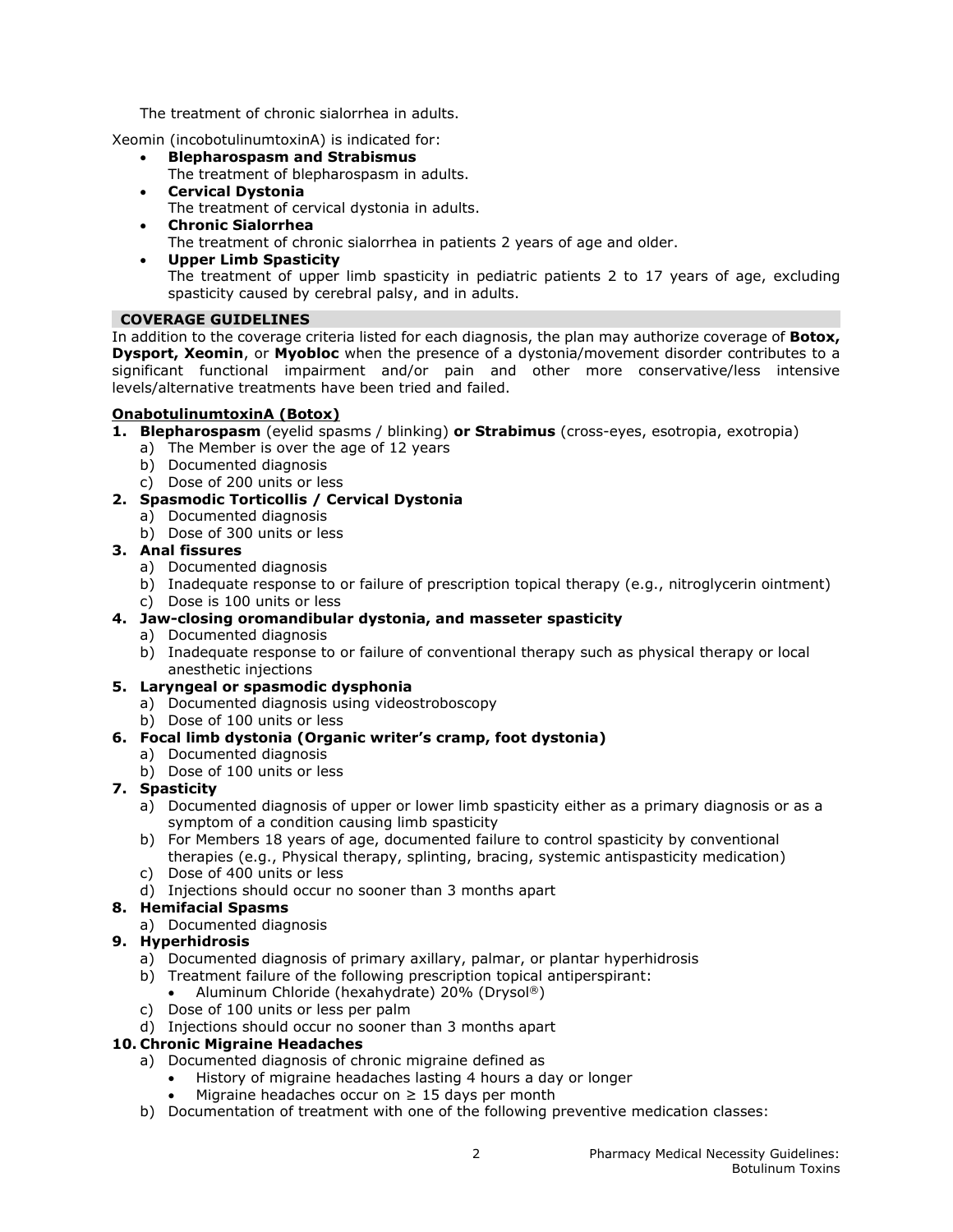- Previous treatment for at least two months with one agent from two out of four therapeutic classes listed below or contraindication to all of the following therapeutic classes:
	- i. Beta-adrenergic blockers (e.g., metoprolol, propranolol, timolol)
	- ii. Antiepileptic drugs (e.g., divalproex sodium, valproic acid, topiramate)
	- iii. Antidepressants (e.g., amitriptyline, venlafaxine)
	- iv. Long-acting CGRP receptor inhibitors (e.g., Aimovig, Emgality, Ajovy, Vyepti)
- c) Must be ordered by or in consultation with a neurologist
- d) Dose of 155 units or less per treatment
- e) Injections should occur no sooner than 3 months apart

#### **11. Detrusor Overactivity Associated with a Neurologic Condition**

- a) Documented diagnosis of urinary incontinence due to detrusor overactivity associated with a neurologic condition
- b) Member is at least 5 years of age
- c) Inadequate response to or failure of one or more anticholinergic medication(s) (e.g., flavoxate, oxybutynin, tolterodine, trospium, Detrol® LA, Enablex®, Toviaz®, Vesicare®)
- d) Must be ordered by a urologist
- e) Dose of 200 units or less per treatment
- f) Injections should occur no sooner than 3 months apart

#### **12. Overactive Bladder**

- a) Documented diagnosis of overactive bladder with symptoms of urge urinary incontinence, urgency, and frequency
- b) Member is at least 18 years of age
- c) Inadequate response to or failure of one or more anticholinergic medication(s) (e.g., flavoxate, oxybutynin, tolterodine, tolterodine ER, trospium, Enablex®, Toviaz®, Vesicare®)
- d) Must be ordered by a urologist
- e) Dose of 100 units or less per treatment
- f) Injections should occur no sooner than 3 months apart

### **AbobotulinumtoxinA (Dysport)**

### **1. Spasmodic Torticollis / Cervical Dystonia**

- a) Member has failed treatment with OnabotulinumtoxinA (Botox)
- b) Documented diagnosis
- c) The dose is 1,000 units or less

#### **2. Spasticity**

- a) Member has failed treatment with Onabotulinumtoxin A (Botox)
- b) Documented diagnosis of upper or lower limb spasticity either as a primary diagnosis or as a symptom of a condition causing limb spasticity
- c) The dose is 1,500 units or less
- d) Injections should occur no sooner than 3 months apart

### **RimabotulinumtoxinB (Myobloc)**

### 1. **Spasmodic Torticollis / Cervical Dystonia**

- a) Member has failed treatment with OnabotulinumtoxinA (Botox)
- b) Documented diagnosis
- c) Dose of 5,000 units or less

### 2. **Chronic Sialorrhea**

- a) Documented diagnosis
- b) Inadequate response to or treatment failure of glycopyrrolate OR scopolamine, or documentation of clinical inappropriateness of treatment with anticholinergic medications
- c) Member is over the age of 18 years of age
- d) Dose of 3,000 units or less
- e) Injections should occur no sooner than 3 months apart

### **IncobotulinumtoxinA (Xeomin)**

- 1. **Blepharospasm** (eyelid spasms/blinking)
	- a) Member has failed treatment with OnabotulinumtoxinA (Botox)
	- b) Documented diagnosis
	- c) Dose of 100 units or less

### 2. **Spasmodic Torticollis / Cervical Dystonia**

- a) Member has failed treatment with OnabotulinumtoxinA (Botox)
- b) Documented diagnosis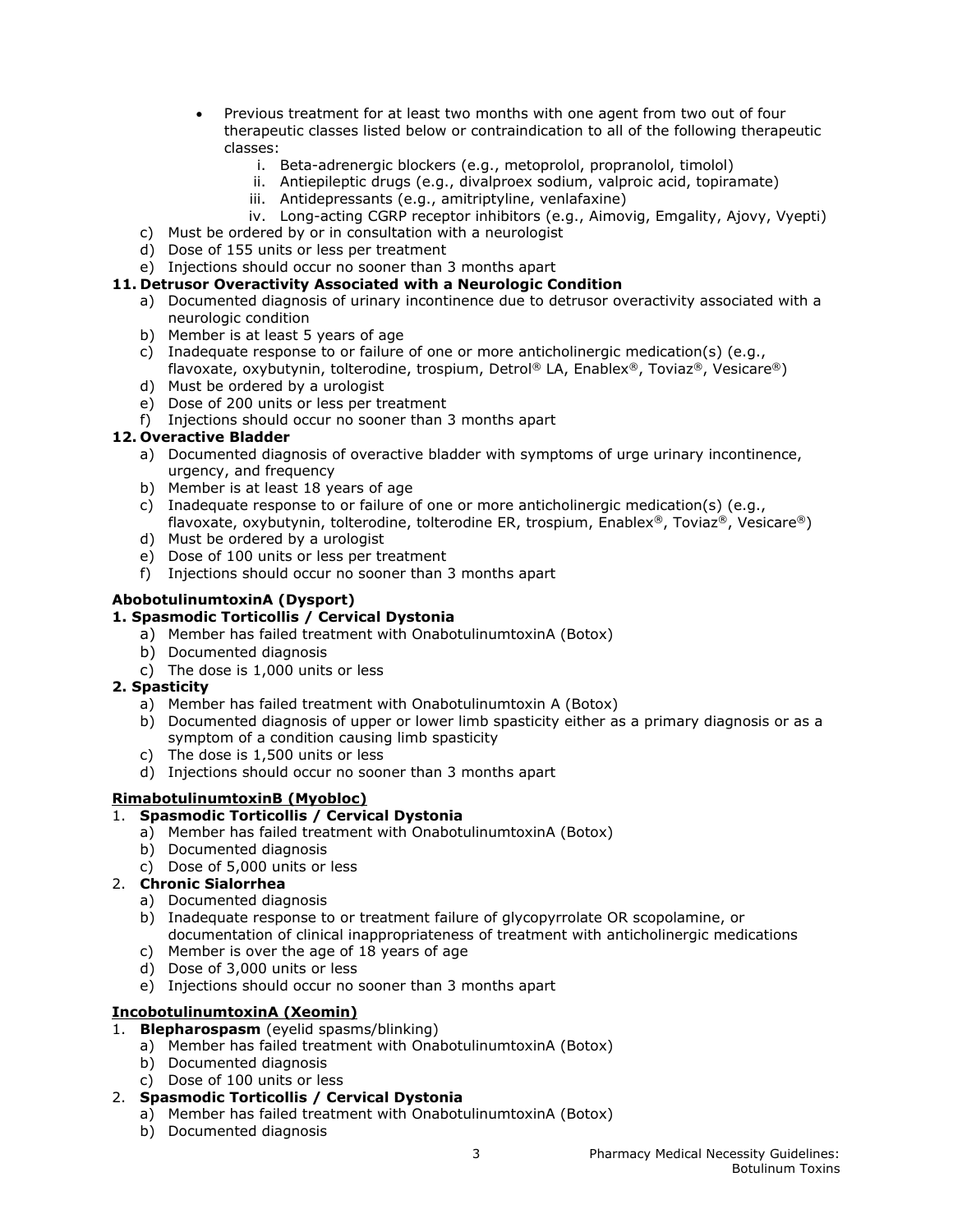c) Dose of 120 units or less

### 3. **Chronic Sialorrhea**

- a) Documented diagnosis
- b) Inadequate response to or treatment failure of glycopyrrolate OR scopolamine, or documentation of clinical inappropriateness of treatment with anticholinergic medications
- c) Member is over the age of 18 years of age
- d) Dose of 100 units or less
- e) Injections should occur no sooner than 4 months apart

### 4. **Upper Limb Spasticity**

- a) Member has failed treatment with OnabotulinumtoxinA (Botox)
- b) Documented diagnosis of upper limb spasticity either as a primary diagnosis or as a symptom of a condition causing limb spasticity
- c) Dose of 400 units or less
- d) Injections should occur no sooner than 3 months apart

#### **LIMITATIONS**

- The plan does not provide coverage for cosmetic procedures that involve the use of botulinum toxin injection.
- Authorizations will be granted for life of plan.
	- The plan does not cover botulinum toxin therapy for the treatment of:
		- o Any condition not listed above in the "Pharmacy Coverage Guidelines "or
			- $\circ$  Any patients with other types of muscle spasms not listed in the "Pharmacy Coverage" Guidelines" including, but not limited to, smooth muscle spasms, myofascial pain, trigger points, and pyriformis syndrome.
			- o Migraine headaches that occur 14 days or less per month (i.e., episodic migraine), or for other forms of headache.
			- o Other types of urinary incontinence not listed in the "Pharmacy Coverage Guidelines."

### **CODES**

The following HCPCS/CPT code(s) are:

| Code         | <b>Description</b>                                                                                                                                                  |
|--------------|---------------------------------------------------------------------------------------------------------------------------------------------------------------------|
| <b>J0585</b> | Injection, onabotulinumtoxinA, 1 unit                                                                                                                               |
| <b>J0586</b> | Injection, abobotulinumtoxinA, 5 units                                                                                                                              |
| J0587        | Injection, rimabotulinumtoxinB,100 units                                                                                                                            |
| 10588        | Injection, incobotulinumtoxinA, 1 unit                                                                                                                              |
| 46505        | Chemodenervation of internal anal sphincter                                                                                                                         |
| 52287        | Cystourethroscopy, with injection(s) for chemodenervation of the bladder                                                                                            |
| 64612        | Chemodenervation of muscle(s); muscle(s) innervated by facial nerve (e.g., for<br>blepharospasm, hemifacial spasm)                                                  |
| 64615        | Chemodenervation of muscle(s); muscle(s) innervated by facial, trigeminal, cervical<br>spinal and accessory nerves, bilateral (e.g., for chronic migraine)          |
| 64616        | Chemodenervation of muscle(s); neck muscle(s), excluding muscles of the larynx,<br>unilateral (e.g., for cervical dystonia, spasmodic torticollis)                  |
| 64617        | Chemodenervation of muscle(s); larynx, unilateral, percutaneous (e.g., for<br>spasmodic dysphonia), includes guidance by needle electromyography, when<br>performed |
| 64642        | Chemodenervation of one extremity; 1-4 muscle(s)                                                                                                                    |
| 64643        | Chemodenervation of one extremity; each additional extremity, 1-4 muscle(s) (list<br>separately in addition to code for primary procedure)                          |
| 64644        | Chemodenervation of one extremity; 5 or more muscle(s)                                                                                                              |
| 64645        | Chemodenervation of one extremity; each additional extremity, 5 or more muscle(s)<br>(list separately in addition to code for primary procedure)                    |
| 64646        | Chemodenervation of trunk muscle(s); 1-5 muscle(s)                                                                                                                  |
| 64647        | Chemodenervation of trunk muscle(s); 6 or more muscle(s)                                                                                                            |
| 64650        | Chemodenervation of eccrine glands; both axillae                                                                                                                    |
| 64653        | Chemodenervation of eccrine glands; other area(s) (e.g., scalp, face, neck), per day                                                                                |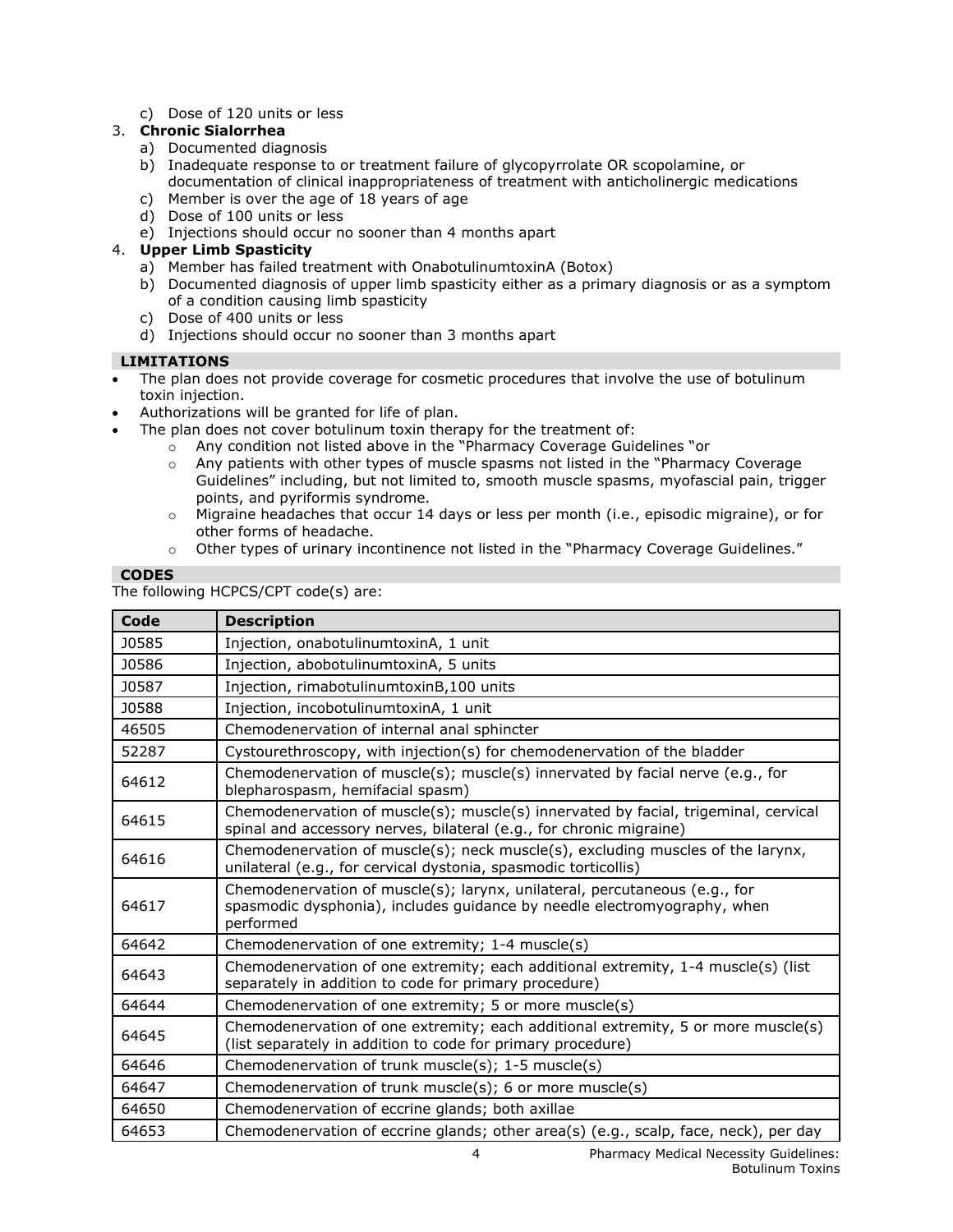| Code  | <b>Description</b>                     |
|-------|----------------------------------------|
| 67345 | Chemodenervation of extraocular muscle |

**Note**: This list of codes may not be all-inclusive.

#### **REFERENCES**

- 1. An JS, Hyun Won C, Si Han J, Park HS, Seo KK. Comparison of onabotulinumtoxinA and rimabotulinumtoxinB for the treatment of axillary hyperhidrosis. *Dermatol Surg*. 2015 Aug;41(8):960-7
- 2. Aurora SK, Winner P, Freeman MC et al. OnabotulinumtoxinA for treatment of chronic migraine: pooled analyses of the 56-week PREEMPT clinical program. *Headache*. 2011 Oct;51(9):1358-73.
- 3. Botox (onabotulinumtoxinA) [package insert]. Madison, NJ: Allergan, Inc.; July 2021.
- 4. Botulinum Toxin Treatment for Hyperhidrosis, Winifred S. Hayes, Inc. February 2002.
- 5. Botulinum Toxin Treatment for Spasticity and Gastrointestinal Disorders, Winifred S. Hayes, Inc. January 28, 1999.
- 6. Brashear, Allison. "The Botulinum Toxins in the Treatment of Cervical Dystonia" [Sem Neurology 21(1): 85-90, 2001. Thieme Medical Publishers, Inc.]
- 7. Cruz F, Herschorn S, Aliotta P et al. Efficacy and Safety of OnabotulinumtoxinA in Patients with Urinary Incontinence Due to Neurogenic Detrusor Overactivity: A Randomised, Double-Blind, Placebo-Controlled Trial. *Eur Urol*, 2011; 60(4): 742-750.
- 8. Brin MD, M. Botulinum Toxin, chemistry, pharmacology, toxicity and immunology, *Muscle and Nerve*, Supplement 6, 1997, p. S146-160.
- 9. Denys P, Le Normand L, Ghout I et al. Efficacy and safety of low doses of onabotulinumtoxinA for the treatment of refractory idiopathic overactive bladder: a multicentre, double-blind, randomised, placebo-controlled dose-ranging study. *Eur Urol*. 2012 Mar;61(3):520-9.
- 10. Dysport (abobotulinumtoxinA) [package insert]. Brisbane, CA: Tercica, Inc.; July 2020.
- 11. Elovic EP, Munin MC, Kaňovský P, Hanschmann A, Hiersemenzel R, Marciniak C. Randomized, placebo-controlled trial of incobotulinumtoxinA for upper-limb post-stroke spasticity. *Muscle Nerve*. 2015 Jul 22. [Epub ahead of print]
- 12. Fowler CJ, Auerbach S, Ginsberg D et al. OnabotulinumtoxinA improves health-related quality of life in patients with urinary incontinence due to idiopathic overactive bladder: a 36-week, doubleblind, placebo-controlled, randomized, dose-ranging trial. *Eur Urol*. 2012 Jul;62(1):148-57.
- 13. Ginsberg D, Gousse A, Keppenne V et al. Phase 3 efficacy and tolerability study of onabotulinumtoxinA for urinary incontinence from neurogenic detrusor overactivity. *J Urol*. 2012 Jun; 187(6):2131-9.
- 14. HCFA National Coverage Policy Botulinum Toxin A, NHIC September 2001.
- 15. Herschorn S, Gajewski J, Ethans K et al. Efficacy of Botulinum Toxin A Injection for Neurogenic Detrusor Overactivity and Urinary Incontinence: A Randomized, Double-Blind Trial. *J Urol*, 2011; 185(6): 2229-2235.
- 16. Kaji R, Osako Y, Suyama K, et al. Botulinum toxin type A in post-stroke lower limb spasticity: a multicenter, double-blind, placebo-controlled trial. *J Neurol*. 2010 Aug;257(8):1330-7
- 17. Kennelly M, Dmochowski R, Ethans K et al. Long-term Efficacy and Safety of OnabotulinumtoxinA in Patients With Urinary Incontinence Due to Neurogenic Detrusor Overactivity: An Interim Analysis. *Urology*. 2013 Jan 3. pii: S0090-4295(12)01371-4.
- 18. Khan S, Game X, Kalsi V et al. Long-Term Effect on Quality of Life of Repeat Detrusor Injections of Botulinum Neurotoxin-A for Detrusor Overactivity in Patients With Multiple Sclerosis. *J Urol*, 2011; 185(4): 1344-1349.
- 19. Myobloc (rimabotulinumtoxinB) [package insert]. South San Francisco, CA: Solstice Neurosciences, Inc.; September 2020.
- 20. Naumann, M. et.al, "Botulinum neurotoxin in the treatment of autonomic disorders and pain (an evidence-based review). *Neurology*, 2008; 70;1707-1714.
- 21. Nitti VW, Dmochowski R, Herschorn S et al. OnabotulinumtoxinA for the Treatment of Patients with Overactive Bladder and Urinary Incontinence: Results of a Phase 3 Randomized Placebo-Controlled Trial. *J Urol*. 2012 Dec 13. pii: S0022-5347(12)05849-1.
- 22. Russman MD, B, Tilton MD, A., and Gormley MD, Mark, Cerebral Palsy: A rational approach to a treatment protocol and the role of Botulinum toxin in treatment, *Muscle and Nerve*, Supplement 6, 1997, p. S181-192.
- 23. Santamato A1, Panza F, Ranieri M, et al. Efficacy and safety of higher doses of botulinum toxin type A NT 201 free from complexing proteins in the upper and lower limb spasticity after stroke. *J Neural Transm (Vienna)*. 2013 Mar;120(3):469-76.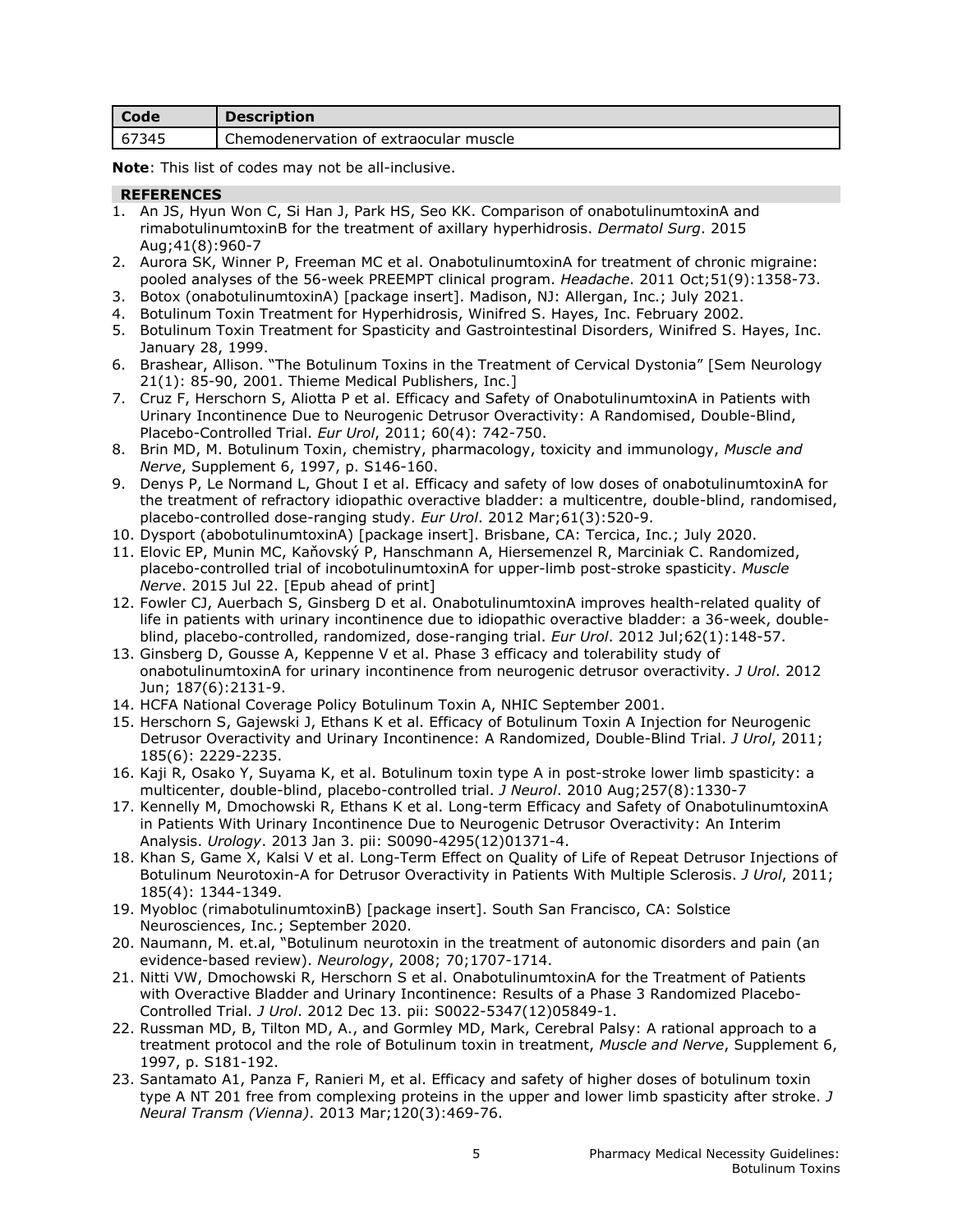- 24. Tao W, Yan D, Li JH, Shi ZH. Gait improvement by low-dose botulinum toxin A injection treatment of the lower limbs in subacute stroke patients. *J Phys Ther Sci*. 2015 Mar;27(3):759-62.
- 25. Visco AG, Brubaker L, Richter HE et al. Anticholinergic therapy vs. onabotulinumtoxina for urgency urinary incontinence. *N Engl J Med*. 2012 Nov 8;367(19):1803-13.
- 26. Xeomin (incobotulinumtoxinA) [package insert]. Greensboro, NC: Merz Pharmaceuticals, LLC; August 2021.

#### **APPROVAL HISTORY**

October 2001: Reviewed by Pharmacy & Therapeutics Committee.

Subsequent endorsement date(s) and changes made:

- 1. December 14, 2004: Add "when the presence of a dystonia/movement disorder contribute to a significant functional impairment and/or pain and other more conservative/less intensive levels/alternative treatments have been tried and failed" as an general qualifier to Clinical Coverage Criteria. Add treatment of Hemificial Spasms to the Clinical Coverage Criteria. Add treatment of Primary Axillary Hyperhidrosis to the Clinical Coverage Criteria. Add "ACE Inhibitors" to Exhibit B in the Coverage Limitations.
- 2. December 13, 2005: For Botulinum Toxin A, delete the dose limit for Blepharospasm or Strabimus, Anal fissures, and Laryngeal or spasmodic dysphonia. For Botulinum Toxin A, add the dose limit of "100 units or less" for Blepharospasm or Strabimus, Anal fissures, Laryngeal or spasmodic dysphonia, and Primary Axillary Hyperhidrosis.
- 3. November 14, 2006: Add clinical coverage criteria for Palmar Hyperhidrosis. Remove age limitation "Over the age of 18 years" from criteria for Primary Axillary Hyperhidrosis. Add "Aluminum Chloride (Hexahydrate) 20%" to criteria for Primary Axillary Hyperhidrosis.
- 4. November 13, 2007: No changes
- 5. September 9, 2008: Removed criteria for treatment of Migraine Headaches Removed corresponding Exhibits A and B in reference to remittive and prophylactic migraine therapies
- 6. January 13, 2009: Added limitation that Plantar Hyperhidrosis is not a covered indication.
- 7. September 8, 2009: Changed established drug names from Botulinum Toxin A to OnabotulinumtoxinA (Botox) and Botulinum Toxin B to RimabotulinumtoxinB (Myobloc).
- 8. January 1, 2010: Removal of Tufts Health Plan Medicare Preferred language (separate criteria have been created specifically for Tufts Health Plan Medicare Preferred).
- 9. January 12, 2010: Added Dysport (abobotulinumtoxinA) to Medical Necessity Guidelines.
- 10. May 11, 2010: Updated HCPCS code descriptions for Botox and Myobloc. Updated diagnosis of neurologically-based limb spasticity to differentiate dosing limitations for upper and lower limb spasticity. Removed age limitation from diagnosis of spasmodic torticollis (neurologically based) and anal fissures. Removed age limitation from AbobotulinumtoxinA and RimabotulinumtoxinB. Updated initial authorization (2 months for Members 18 years of age and older, 12 months for Members below the age of 18 years old) and subsequent authorization intervals (12 months). Removed limitation language requiring a response following two sequential treatments/sets of injections in a 4-6 month period, using maximum dose for the size of the muscle for authorization of coverage of additional botulinum toxin injections.
- 11. July 13, 2010: Removed requirement of starch iodine test and iontophoresis from coverage criteria for palmar hyperhidrosis.
- 12. November 9, 2010: Changed policy title from "OnabotulinumtoxinA (Botox), abobotulinumtoxinA (Dysport) and rimabotulinumtoxinB (Myobloc)" to "Botulinum Toxins". Added requirement of documented diagnosis of cervical dystonia to Dysport (abobotulinumtoxinA) criteria. Added Xeomin (incobotulinumtoxinA) to pharmacy medical necessity guidelines. Added coverage criteria for the diagnosis of chronic migraine headaches for OnabotulinumtoxinA (Botox). Added limitation that the plan does not cover botulinum toxin therapy for the treatment of migraine headaches that occur 14 days or less per month (i.e., episodic migraine), or for other forms of headache.
- 13. January 1, 2011: Administrative Update: Added reimbursement code C9278
- 14. May 10, 2011: Clarified note regarding length of authorization. For subsequent authorizations beyond 2 months, provider needs to submit documentation of an objective measurable effect indicating clinical improvement of condition. For authorizations beyond one year, provider needs to submit documentation of sustained clinical effectiveness.
- 15. September 13, 2011: Added coverage criteria for treatment of urinary incontinence due to detrusor overactivity associated with a neurologic condition in adults who have an inadequate response to or are intolerant of an anticholinergic medication for OnabotulinumtoxinA (Botox). Added limitation that the plan does not cover botulinum toxin for other types of urinary incontinence not listed in the "Pharmacy Coverage Guidelines".
- 16. January 1, 2012: Administrative Update: Replaced reimbursement code C9278 with J0588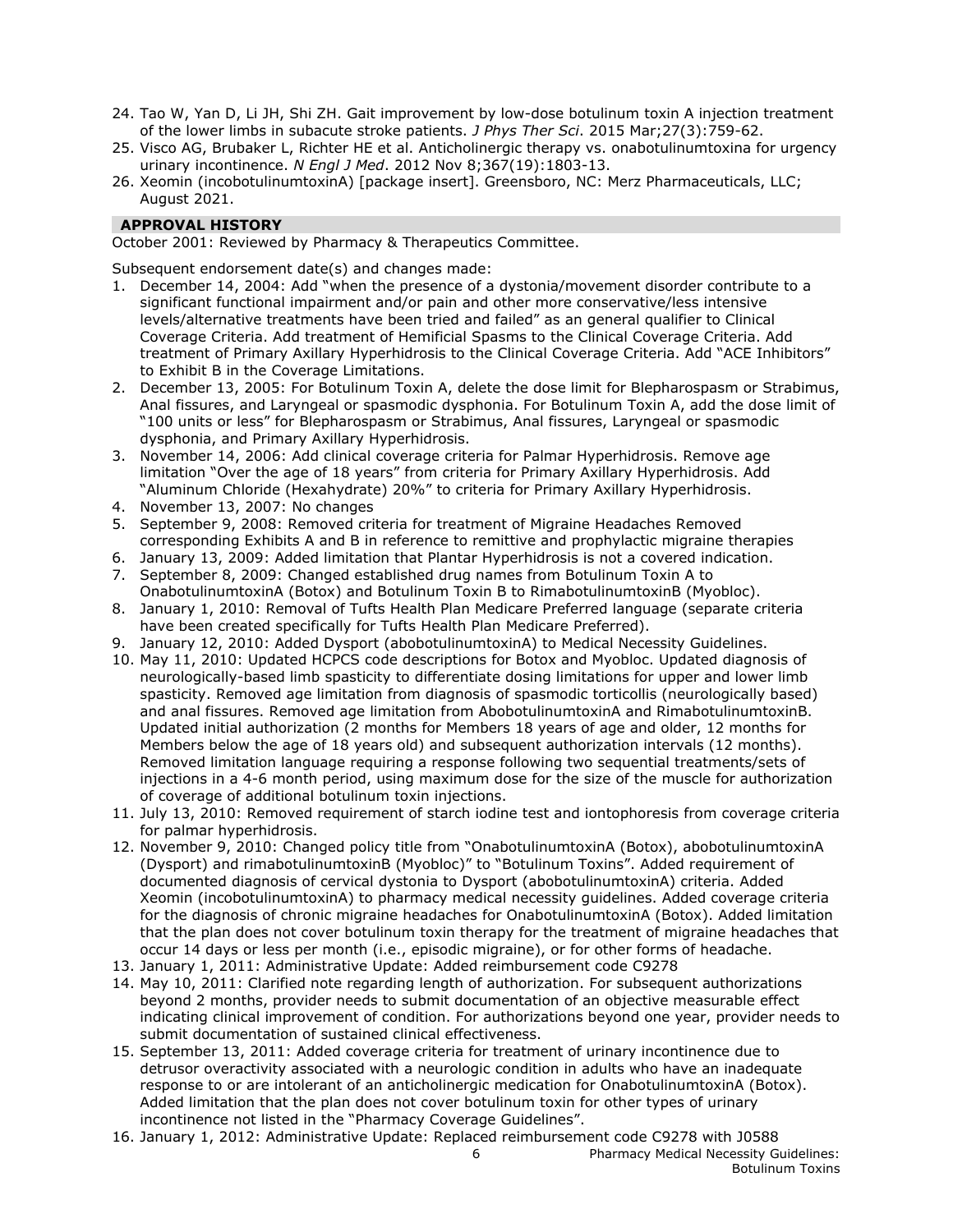- 17. April 10, 2012: Changed maximum dose of Botox for chronic migraine headaches from 150 units to 155 units or less per treatment
- 18. January 1, 2013: Administrative Update: Added CPT codes 52287 and 64615
- 19. February 12, 2013: Added coverage criteria for treatment of overactive bladder with symptoms of urge urinary incontinence, urgency, and frequency.
- 20. January 1, 2014: Administrative Update. Removed CPT codes 64613 and 64614. Added CPT codes 64616, 64617, 64642 – 64647.
- 21. February 11, 2014: For the diagnosis of chronic migraine headaches, added neurologist or ophthalmologist prescriber requirement and prior treatment or contraindication with conventional pharmaceutical treatment measures.
- 22. February 10, 2015: Removed NSAIDS and Serotonin 5-HT1 receptor from previous treatment requirement for the diagnosis of chronic migraine headaches. Moved initial approval time frames and reauthorization requirements to Limitations section. Clarified "documentation" with "clinical notes from the medical record".
- 23. May 12, 2015: Changed dosing limitation to 400 units for upper limb spasticity.
- 24. September 16, 2015: Added pharmacy coverage guidelines for Dysport for the diagnosis of upper limb spasticity.
- 25. January 1, 2016: Administrative change to rebranded template.
- 26. February 9, 2016: Added pharmacy coverage guidelines for Botox for the diagnosis of lower limb spasticity and for Xeomin for the diagnosis of upper limb spasticity.
- 27. June 14, 2016: Clarified that neurologically-based limb spasticity refers to other than lower limb.
- 28. July 12, 2016: Removed ophthalmologist prescribers from chronic migraine headache indication (Botox). For chronic migraine headache, removed concurrent treatment with at least 2 traditional migraine prophylaxis medications requirement.
- 29. September 13, 2016: Added pharmacy coverage guidelines for Dysport for the diagnosis of Pediatric Lower Limb Spasticity.
- 30. November 15, 2016: Added pharmacy coverage guidelines for Botox for the diagnosis of Plantar Hyperhidrosis.
- 31. April 11, 2017: Administrative update. Effective 6/1/2017, Medical Necessity Guideline applies to Tufts Health RITogether.
- 32. September 12, 2017: Effective 1/1/18, for the diagnosis of Primary Axillary Hyperhidrosis added that injections should occur no sooner than 6 months apart to the clinical criteria.
- 33. December 12, 2017: Effective 1/1/18, added coverage criteria for adult lower limb spasticity for Dysport based on updated package labeling.
- 34. August 7, 2018: Added pharmacy coverage guidelines for Xeomin for the new indication of chronic sialorrhea.
- 35. September 18, 2018: Updated the coverage criteria for chronic migraine headache to allow for the order to be made by or in consultation with a neurologist.
- 36. December 11, 2018: Updated the coverage criteria for Xeomin for upper limb spasticity to require the dose be 400 units or less based on package labeling.
- 37. March 12, 2019: Clarified coverage criteria language requirements for subsequent authorizations. Additional authorizations require documentation from the provider that treatment is clinically effective.
- 38. April 9, 2019: Updated coverage for chronic migraine to require previous treatment for at least three months with one agent from three of the following therapeutic classes or contraindication to all of the following therapeutic classes: beta-adrenergic blockers, antiepileptic drugs, antidepressants, and CGRP receptor inhibitors. Added the following limitation: "The plan does not cover combination therapy with Botox and a CGRP receptor antagonist for chronic migraine headaches."
- 39. May 7, 2019: Increased the max units for Botox to 200 units for blepharospasm based on FDAapproved dosing.
- 40. June 11, 2019: Updated the criteria for chronic migraine headaches to require previous treatment for at least two months, instead of three months, with one agent from three out of four of the therapeutic classes listed.
- 41. April 28, 2020: Effective May 1, 2020, removed reauthorization criteria for all indications and ages.
- 42. October 13, 2020: Updated the age requirements of Xeomin for upper limb spasticity based on expanded indication for use in patients at least 2 years of age. Updated coverage criteria for chronic migraine headaches for Botox throughout the Medical Necessity Guideline to clarify that only long-acting CGRP receptor inhibitors are considered.